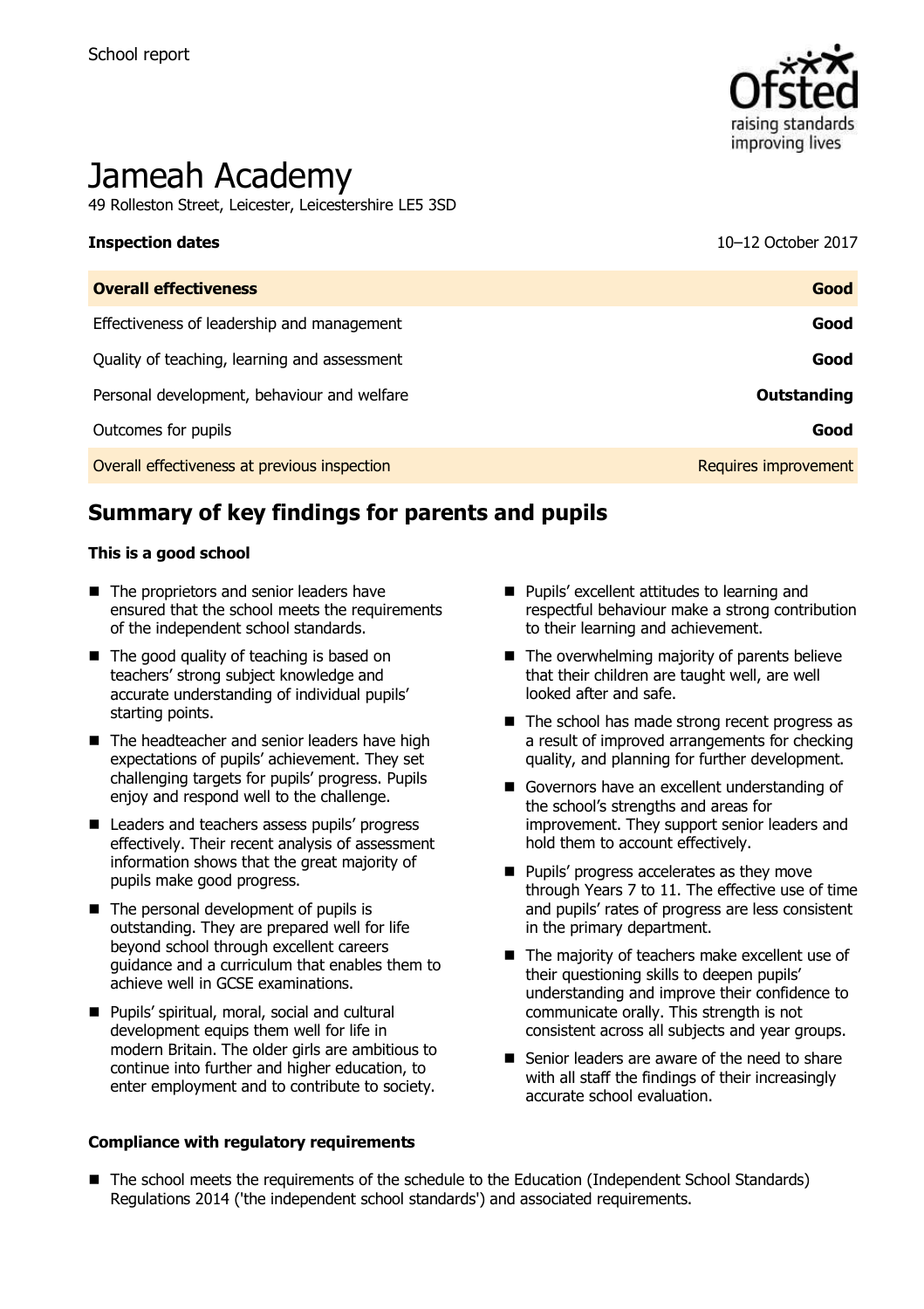

# **Full report**

### **What does the school need to do to improve further?**

- Make greater use of the best practice in the school to ensure that all teachers, in each year group
	- have consistently high expectations about how much progress pupils should be expected to make each year
	- make effective use of time during all lessons to continuously extend pupils' knowledge and depth of understanding
	- increase the depth of oral questioning to develop pupils' reasoning skills, the development of their ideas and their ability to communicate confidently.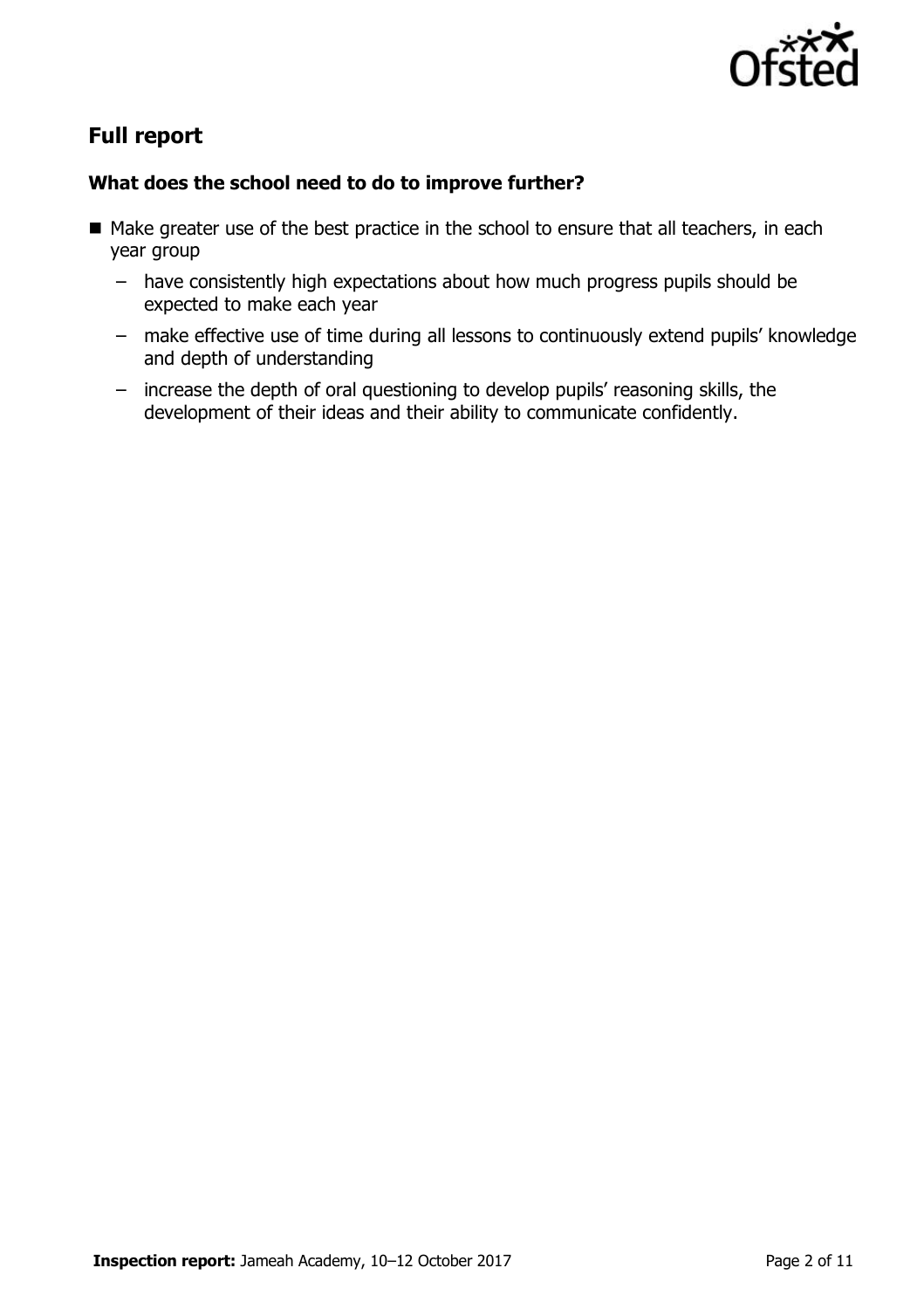

# **Inspection judgements**

#### **Effectiveness of leadership and management Good**

- Senior leaders have high expectations of teaching quality and of the standards that pupils achieve. These expectations are seen in the quality of teaching and learning across a wide range of subjects. Their success arises from strong teamwork among leaders and staff.
- **Pupils show respect for their teachers and appreciate the support and encouragement** that they receive. They demonstrate mature attitudes to learning and the desire to achieve high standards in external examinations. Their behaviour is exemplary and makes a strong contribution to their academic success.
- Governors and senior leaders are ambitious for continuous improvement. They work closely together and share an accurate understanding of the strengths of the school. Senior leaders' observations of teaching and learning and scrutiny of pupils' work have a strong impact on the overall standards that pupils achieve. Staff value the opportunities provided to take part in additional training, including improving their teaching qualifications.
- Staff who completed the inspection questionnaire believe that the school is well led and managed and that they are well supported in their work.
- Leaders keep the curriculum under continuous review. They have ensured an appropriate balance between national curriculum subjects and Islamic studies. Pupils appreciate the recent extension of humanities subjects to GCSE level, and the opportunity to develop their understanding and skills in art. Firm plans are in place to enable pupils to take part in competitive sports activities with other schools.
- Staff provide a stimulating and valuable range of opportunities for the spiritual, moral, social and cultural development of pupils. Throughout the school there is strong evidence of the promotion of British values. Pupils are increasingly well prepared to enter further and higher education and they aspire to ambitious careers. Pupils particularly value extensive opportunities to take part in work experience, to visit careers fairs and local colleges, to meet with representatives of various public services and to prepare effectively to contribute to the wider community.
- **Pupils have a good understanding of equality of opportunity. They contribute maturely,** for example, to the discussion of prejudice arising from racial and cultural differences or sexual orientation.
- The school's arrangements for self-evaluation and planning for development are extensive. However, they are not sufficiently systematic or well recorded to ensure that lessons learned are shared consistently across the staff.
- Senior leaders, supported effectively by the governing body, demonstrate the capacity for further improvement.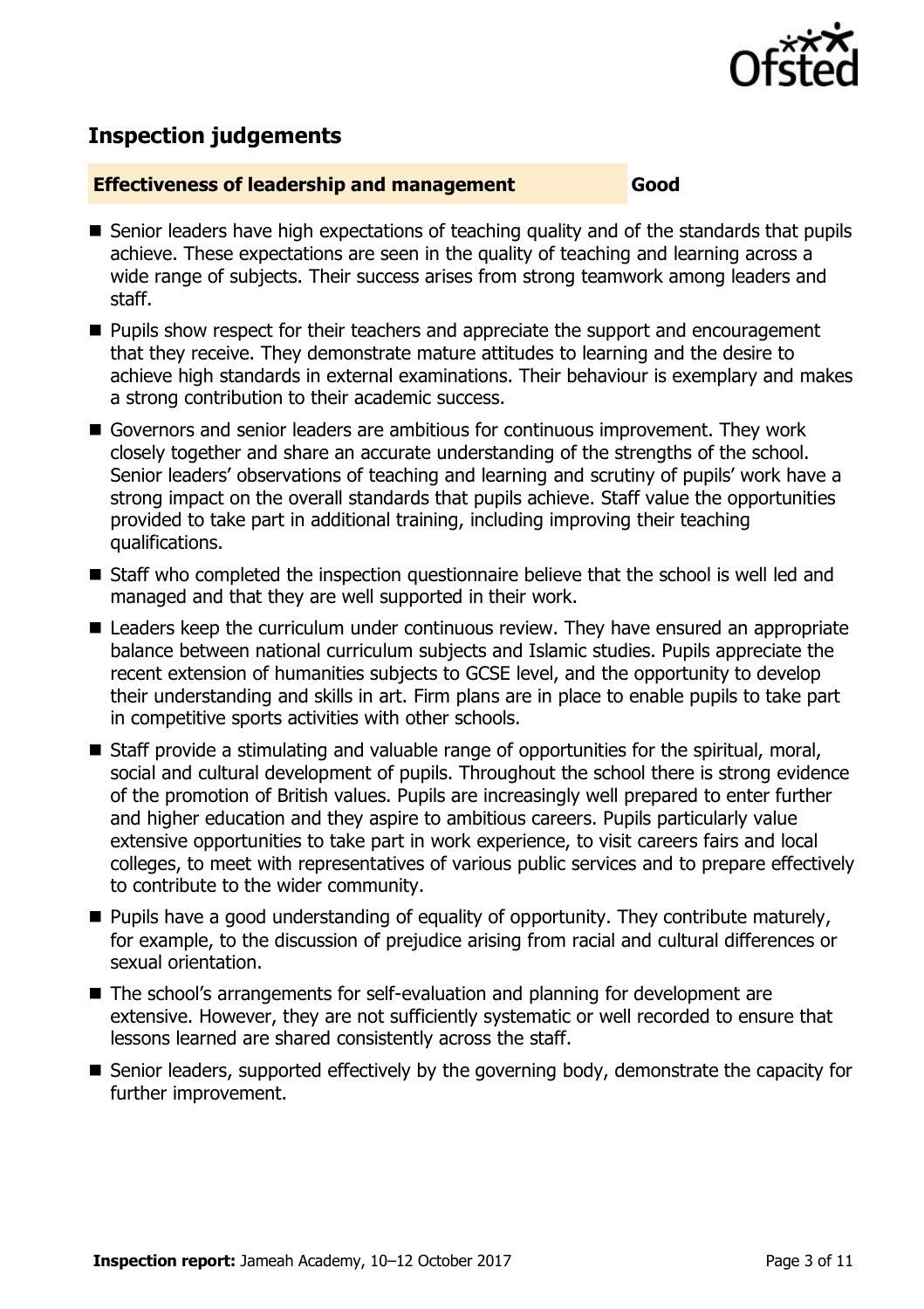

#### **Governance**

- The work of the governing body is increasingly effective. Since the previous inspection of the school, they have supported school leaders well to address unmet standards. They have ensured that all the independent school standards are met.
- The governors contribute continuously to the improvement of the school. They have a secure understanding of the quality of teaching and of the examination successes achieved by pupils. They express ambition for the growth of the school and how this may be achieved.
- The governing body has ensured that the premises and accommodation at the school are of a high standard and suitably equipped to support effective learning.
- The governing body holds senior leaders to account for the standards achieved by pupils. They value and encourage the commitment of senior leaders and seek continuously to ensure that suitable staff are appointed and trained to a high standard.
- Members of the governing body attend regular training events relevant to their work, for example sessions on 'holding the headteacher to account' and 'using data to raise achievement'. They also make effective use of external expertise to further develop their understanding of the independent school standards and how to implement these in the school.

#### **Safeguarding**

- The arrangements for safeguarding are effective. Senior leaders and staff are trained effectively to understand the risks to which pupils may be exposed, including risks associated with online safety, sexual exploitation and radicalisation.
- Senior leaders are meticulous in their efforts to ensure that the school's safeguarding policy and procedures have regard to the latest statutory guidance. The school has an upto-date safeguarding policy displayed on the school website.
- The school has systematic and comprehensive arrangements to ensure the health, safety and welfare of pupils. Routine checks on fire safety and arrangements for the recruitment of suitable staff contribute effectively to the safety and protection of pupils.

#### **Quality of teaching, learning and assessment Good**

- Teachers have good subject knowledge, they enjoy teaching and plan effectively to motivate pupils and make sure that they work hard. Teachers share the high expectations of senior leaders that all pupils can succeed. Pupils state that they enjoy the high levels of challenge in their work.
- The quality of teaching is good across all subjects and supports pupils to make good progress in national curriculum subjects, Arabic and their Islamic studies. Teachers mostly ensure that time is used well and that pupils learn effectively throughout the day. The extent of pupils' progress accelerates as they move from primary to secondary departments, particularly as they study for their GCSE examinations.
- Teachers have a good understanding of pupils' starting points and use these well to make sure that each individual pupil is challenged to make suitable progress. Year 10 pupils in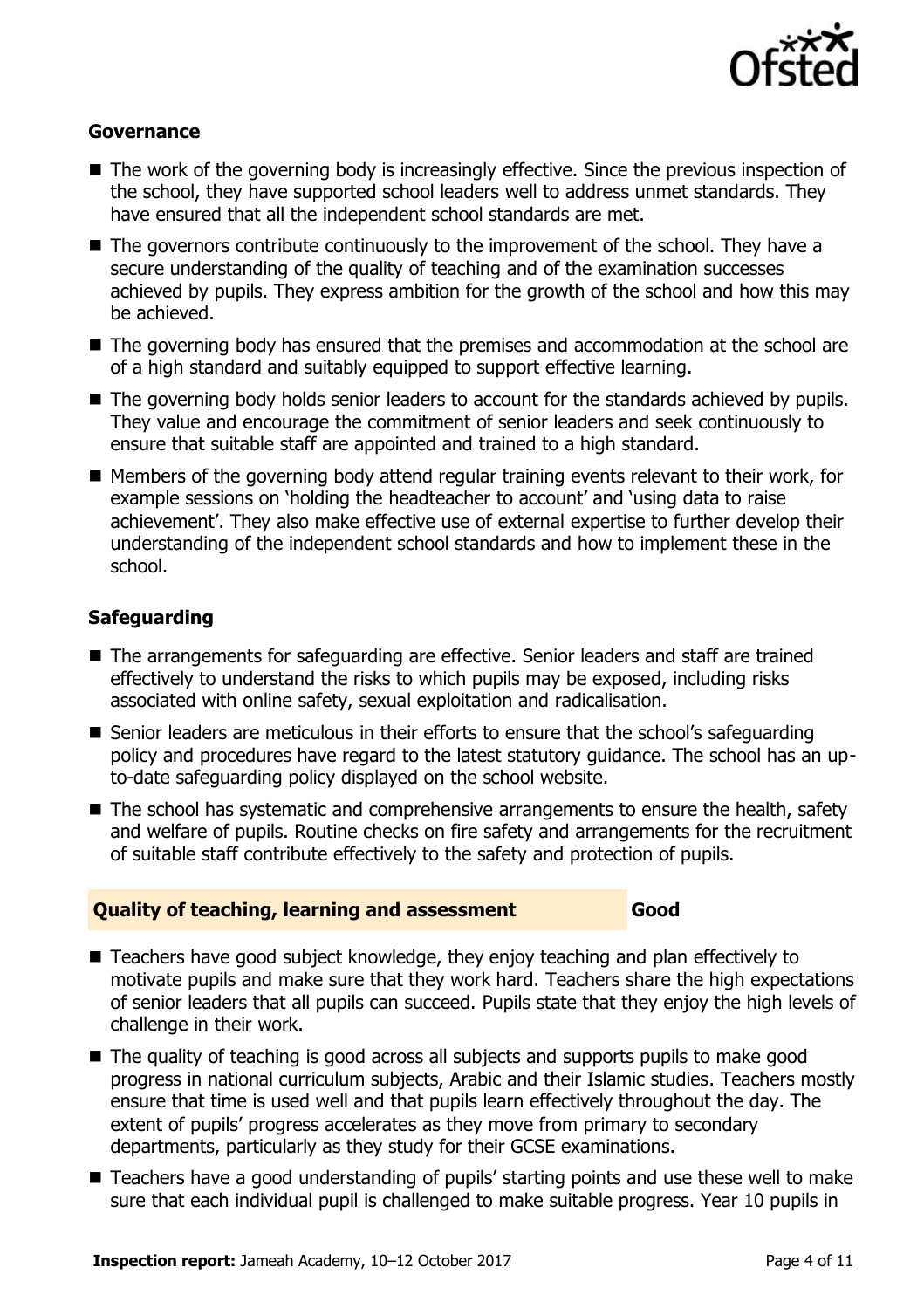

mathematics are presented with a variety of tasks on a similar theme to ensure that all can achieve success. They enjoyed, for example, the challenge of solving linear equations, with the knowledge that quadratic equations awaited them.

- Teachers carefully check pupils' work throughout lessons, particularly through the use of effective questioning. Pupils, for example, in Year 11 English extended the breadth and depth of their interpretation of language used in the short story about Blind Bill. They responded well to continuous questioning from the teacher, requiring them to explain and justify their answers.
- **Pupils in Year 10 science demonstrated rigorous learning and high skill levels in response** to probing questioning from their teacher. Pupils in Years 3 and 4 English improved their use of punctuation in response to challenging tasks and the teacher's questioning.
- **Pupils also learn through effective team work. Pupils, for example, in Year 5 information** technology, supported each other well as they developed their understanding of online safety. Similarly, pupils in Year 8 and Year 10 citizenship took part in enthusiastic discussion and teamwork as they considered stereotypes and prejudice respectively.
- Teachers demonstrate a strong commitment to challenging stereotypes and promoting equality of opportunity. This is evident in discussions, for example in English and citizenship, and in the variety of wall displays in corridors and classrooms.
- **Pupils respond well to the oral and written feedback that they receive. They state that** teachers constantly help them to identify how they may improve their work. Pupils appreciate how available teachers are to help them improve and to answer their questions.
- Teachers use homework appropriately to extend pupils' learning. They reinforce new learning and encourage pupils to prepare for the next steps in each subject. Pupils are eager to find out more and to present comprehensive answers to questions. Parents, in their responses to Ofsted's Parent View questionnaire, are very positive about the information they receive about their children's progress.
- All staff place an appropriate emphasis on the development of reading, writing and speaking skills. Pupils enjoy making oral presentations but are not always as confident when answering questions aloud in class. The majority of teachers provide good opportunities for them to improve their skills.
- Senior leaders have recently introduced new arrangements for the regular assessment of pupils' knowledge, understanding and skills. Teachers use these arrangements well to identify those areas of work in which pupils show good understanding and skills. This also contributes effectively to their planning for future learning. Information from these assessments is improving senior leaders' awareness of the extent to which pupils are meeting or exceeding their individual progress targets.
- Occasionally, particularly in the primary department, there is insufficient urgency in teaching, and learning is not always challenging enough. There is some variation in teachers' use of effective questioning skills to extend and deepen pupils' reasoning and understanding. As a result, there is some inconsistency in the extent to which pupils make the progress of which they are capable.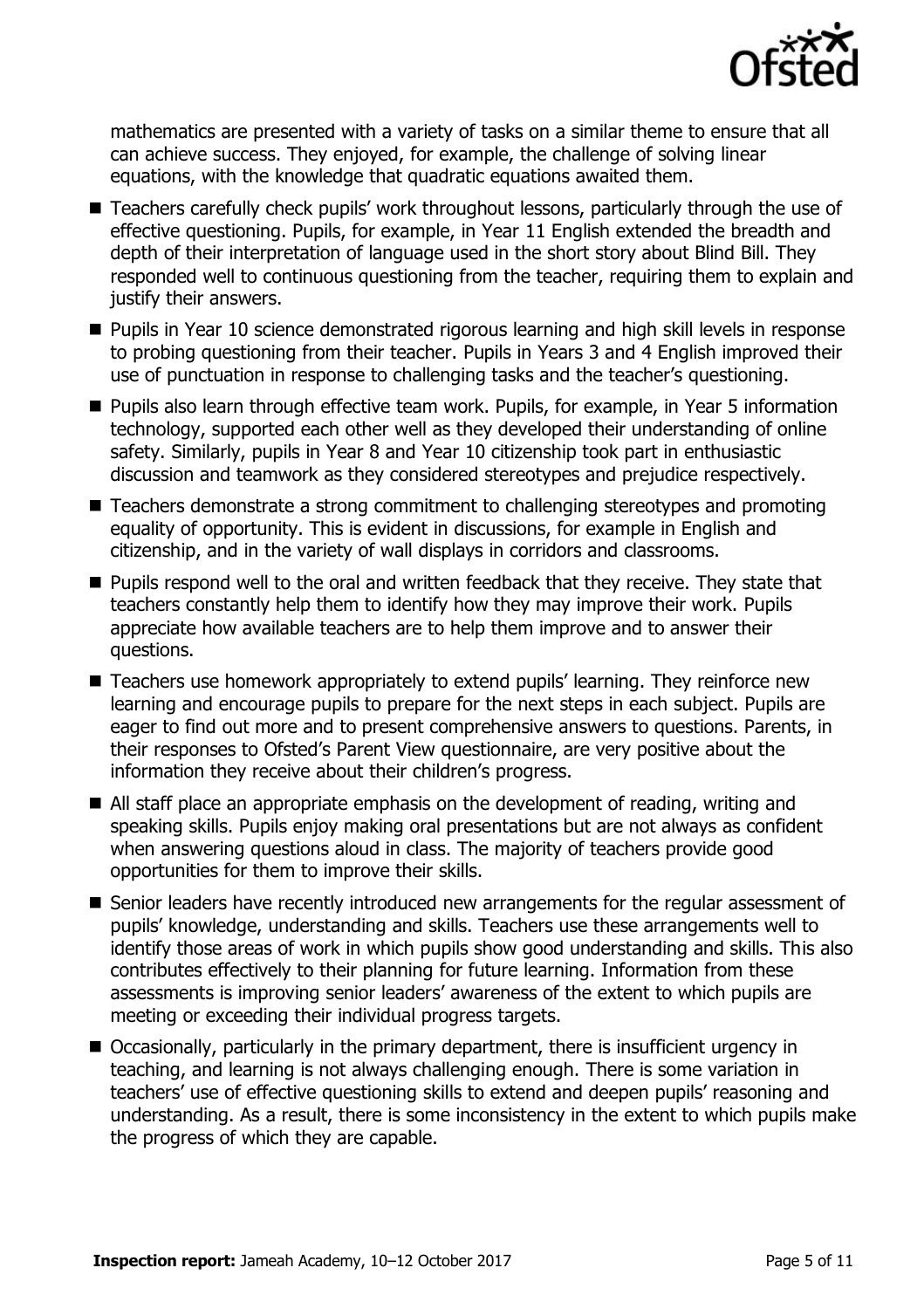

#### **Personal development, behaviour and welfare <b>COUTS** Outstanding

#### **Personal development and welfare**

- The school's work to promote pupils' personal development and welfare is outstanding. The majority of pupils have excellent attitudes to learning. Older pupils are particularly confident and proud of their achievements. They value highly the opportunities that the school provides.
- **Pupils show respect for the ideas and views of others. They respect each other and listen** well in group discussions. Over time, they develop the confidence to share their views and to ask questions.
- **Pupils develop a good understanding of how to study and learn effectively. They are keen** to present their ideas and to deepen their knowledge.
- Older pupils speak particularly highly about the quality of careers quidance and their preparation for future study and employment. They are prepared well for the next stage of their education and eager to succeed in higher education and future employment.
- **Pupils speak knowledgeably about the risks they may meet in society. They have a** comprehensive understanding of e-safety and have contributed to awareness-raising with their parents. The school invites regular visitors, for example from the police service and the local community, to develop pupils' understanding of how to ensure safe lifestyles.
- $\blacksquare$  Pupils understand the risks which they may meet in the wider community. They talk intelligently about the risks associated with racism, sexual exploitation, radicalisation and online abuse. They appreciate the openness with which staff encourage them to discuss their personal views and values.
- The school provides excellent support for individual pupils who may experience anxiety or mental health concerns. It works closely with the support services of the local authority to provide suitable care and treatment.

#### **Behaviour**

- The behaviour of pupils is outstanding. Their conduct in classrooms and around the school is exemplary. There is no low-level disruption or distraction from learning. Their self-discipline is outstanding.
- **Pupils respect their teachers and other adults in the school. They value the respect shown** to them and the care with which staff treat them.
- Attendance is in line with the national average. There is no recorded unauthorised absence and there are no persistent absentees. Pupils enjoy coming to school.
- The whole school is committed to the prevention of bullying. The majority of pupils have witnessed no bullying and they are confident that staff would treat any incidents very seriously.
- **Parents state unanimously that behaviour is excellent. Pupils agree.**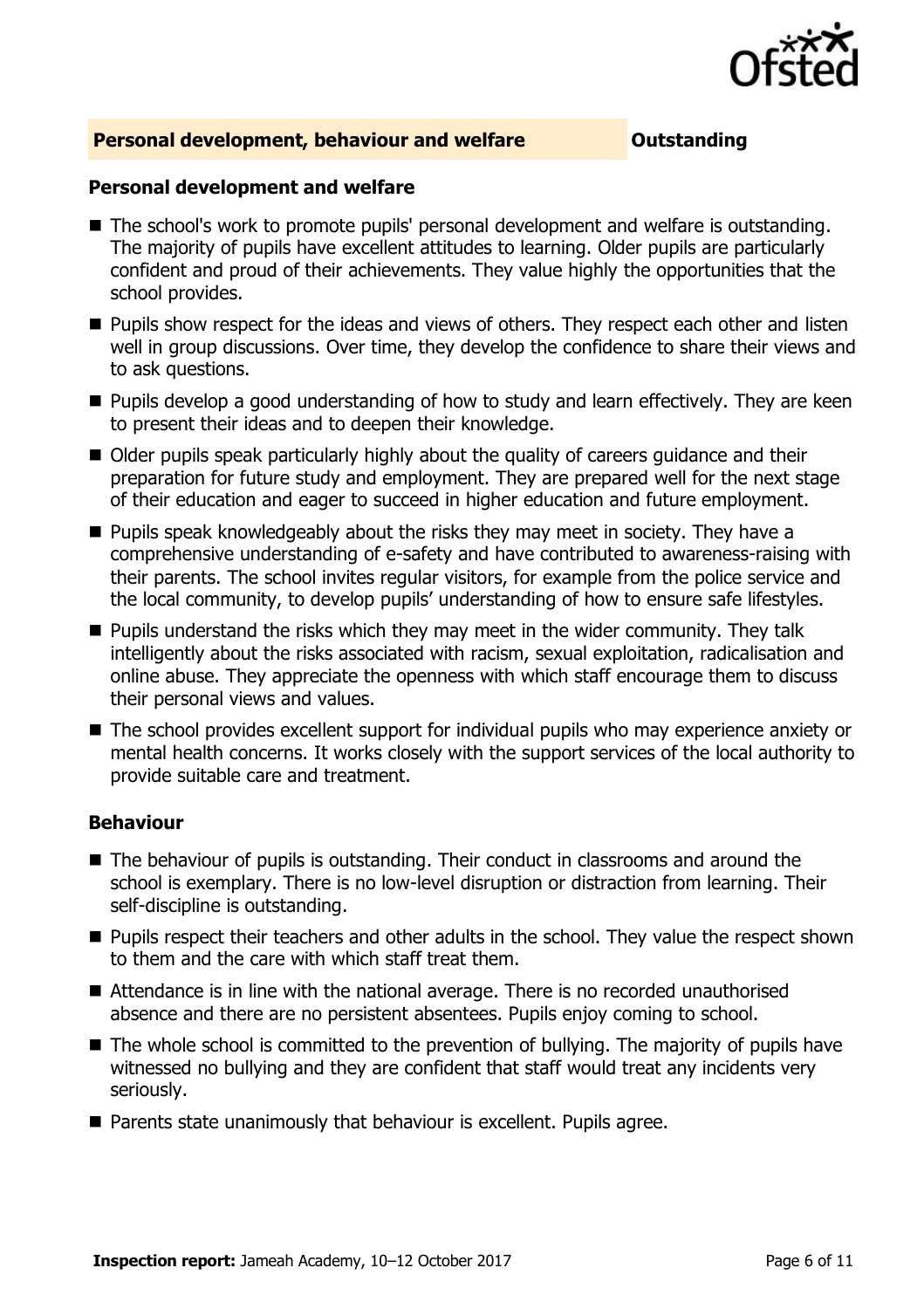

### **Outcomes for pupils Good**

- **Pupils make strong progress throughout their years in the school. The great majority** meet the ambitious Year 11 targets set for them. GCSE results are above the national average and, for the majority of pupils, represent good or better progress.
- Current pupils' progress in all subjects accelerates in the secondary years of the school. Progress is less consistent in the primary department but sound foundations are laid for future examination success.
- At the end of Year 6, pupils' attainment is mostly close to or above the national average. All pupils take GCSE examinations in all national curriculum subjects studied. Their results at the end of Year 11 represent good progress and, for a number of pupils, excellent progress.
- **Pupils make strong progress in English and mathematics. In 2017 all pupils in Year 11** achieved a good pass or better in English language and literature. Almost all achieved a similar standard in mathematics and at least one science subject. These results in core subjects were strongly supported by pupils' successes in information and communication technology, citizenship, history, Urdu and Arabic.
- The school's curriculum now enables pupils to prepare for the English Baccalaureate. Pupils' average attainment in these subjects was above the local and national averages in 2016. Final outcomes for 2017 are yet to be published by the government.
- $\blacksquare$  The most able pupils make excellent progress with  $A^*$  and A grades achieved in almost all subjects studied. Pupils are rightly proud of their achievements.
- The very small number of pupils with special educational needs make progress appropriate to their ages and starting points.
- **Pupils write extensively and their spelling and grammar are accurate. Standards of literacy** and numeracy are above average for their age throughout the school. Occasionally, pupils in the primary department are not challenged sufficiently to demonstrate their numeracy skills in their work.
- **Pupils of all ages read widely and with enthusiasm. One pupil represented the views of** others when she stated, 'the school fuels our passion for reading'. All pupils reach standards of reading which are in line with or above expectations for their age. This enables them to approach demanding texts and examination questions with confidence. Their ability to read the Quran in Arabic illustrates the breadth of their learning.
- **Pupils are prepared well for the next stage of their education. All leavers in 2017, for** example, progressed to A level studies or to an Alimah course in Islamic studies. A number of pupils move on to study at degree level in British universities and to take up careers in a range of professions. There were no pupils who left the school with no employment or further education.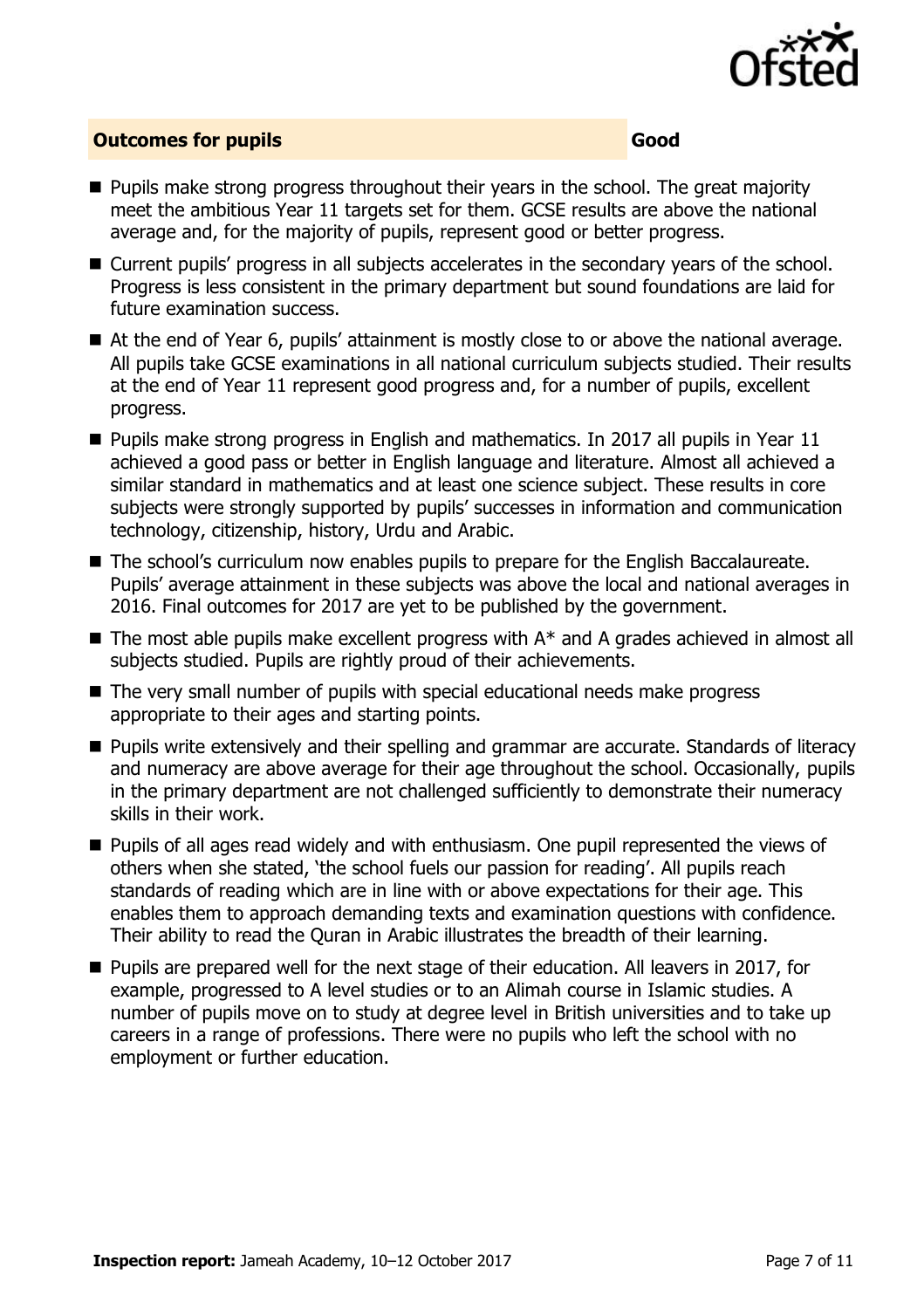

# **School details**

| Unique reference number | 133349   |
|-------------------------|----------|
| DfE registration number | 856/6015 |
| Inspection number       | 10039184 |

This inspection was carried out under section 109(1) and (2) of the Education and Skills Act 2008, the purpose of which is to advise the Secretary of State for Education about the school's suitability for continued registration as an independent school.

| Type of school                          | Other independent school     |
|-----------------------------------------|------------------------------|
| School category                         | Independent school           |
| Age range of pupils                     | 7 to 16                      |
| Gender of pupils                        | Girls                        |
| Number of pupils on the school roll     | 186                          |
| Number of part-time pupils              | 0                            |
| Proprietor                              | Jameah Academy Ltd           |
| Chair                                   | Sajeda Mulla                 |
| Headteacher                             | Erfana Bora                  |
| Annual fees (day pupils)                | £1,950 to £2,300             |
| Telephone number                        | 0116 262 7745                |
| <b>Website</b>                          | www.jgacademy.org.uk         |
| <b>Email address</b>                    | jameah.girls@jgacademy.co.uk |
| Date of previous standard inspection    | 6-8 October 2015             |
| Previous progress monitoring inspection | 31 January 2017              |

### **Information about this school**

- Jameah Academy is an independent day school for girls aged seven to 16 years.
- The school was registered as an independent school in 2001 and moved to its current premises in September 2015.
- Since the last standard inspection, a new headteacher and deputy headteacher have been appointed. The previous headteacher has become the assistant headteacher.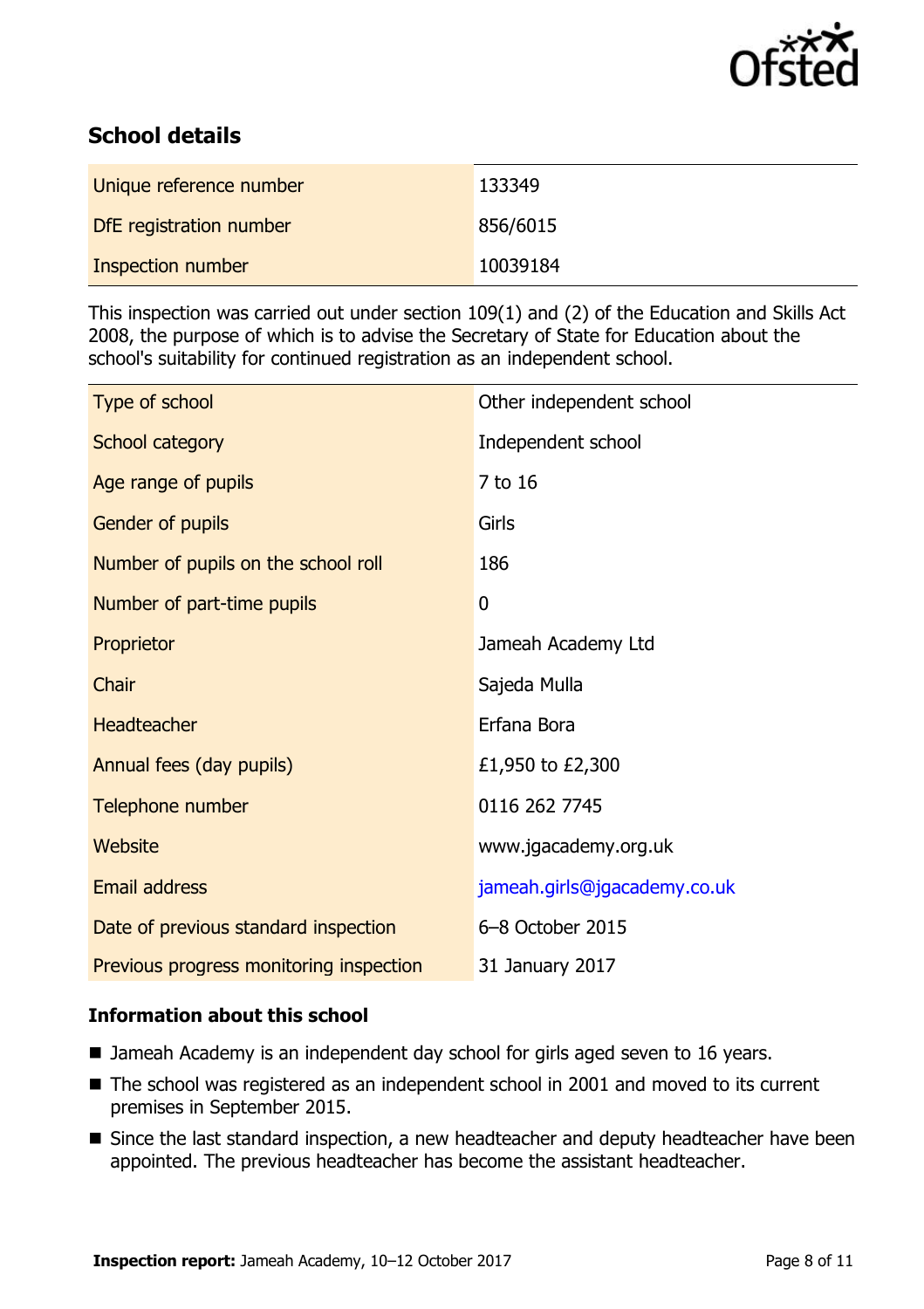

- There are very few pupils with special educational needs and/or disabilities. None has an education, health and care plan or a statement of special educational needs.
- $\blacksquare$  No pupils are in the early stages of acquiring English.
- The school offers the national curriculum for key stages 2 to 4 alongside Islamic studies.
- The school does not make use of any alternative provision to contribute to the curriculum.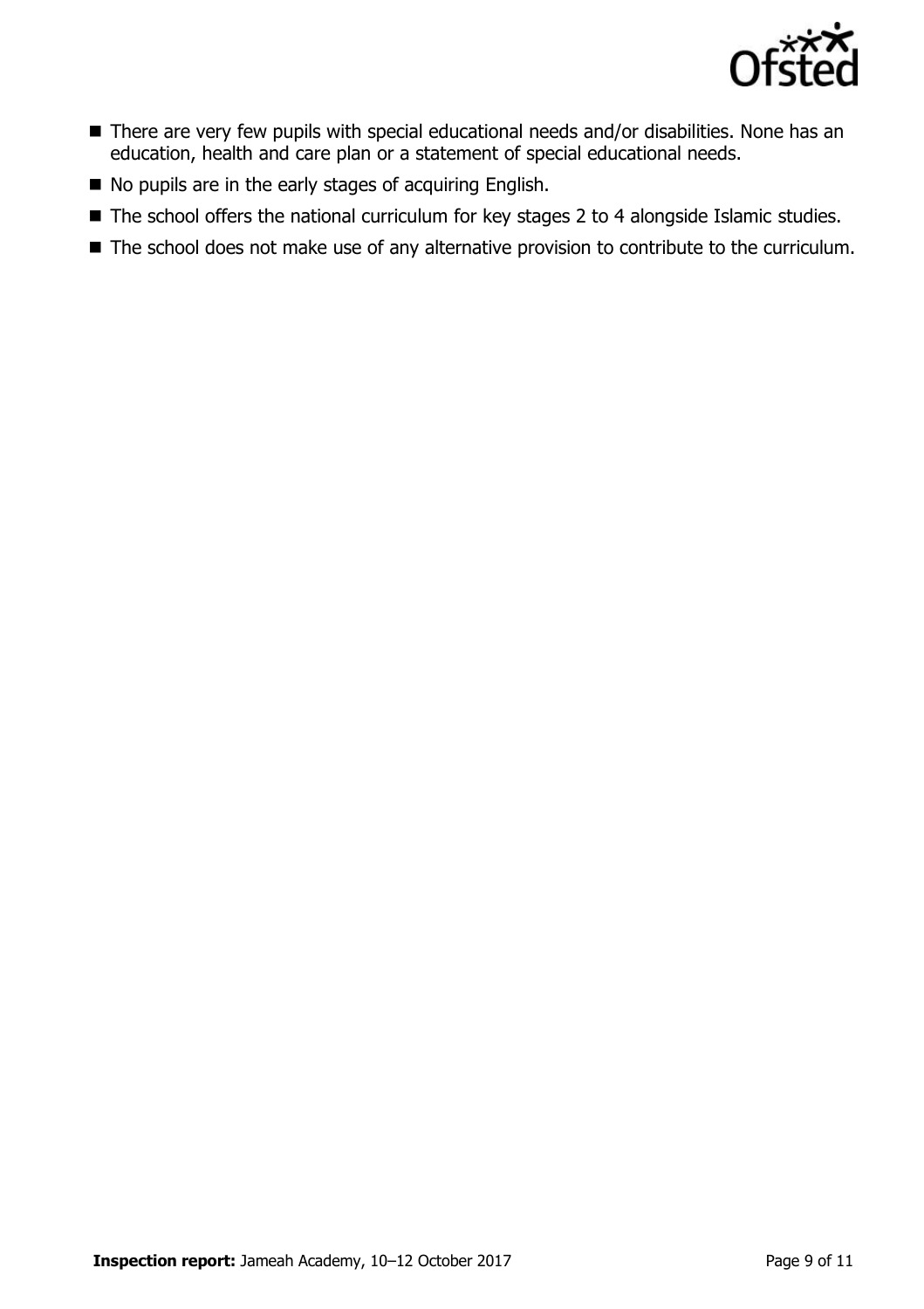

# **Information about this inspection**

- The inspectors observed learning in a number of national curriculum and Islamic studies subjects, across the full age range of the school. They looked at samples of pupils' work in English, mathematics, science and a range of additional subjects.
- $\blacksquare$  The inspectors held meetings with representatives of the governing body, the headteacher, senior and middle leaders, and teaching staff. These meetings considered the school's arrangements for checking the quality of the curriculum, teaching, learning, academic results and the safety of pupils.
- The inspectors held discussions with a number of pupils in the primary and secondary departments of the school. They considered responses to Ofsted's Parent View questionnaire submitted by 45 parents, and 24 questionnaires completed by staff.
- The inspectors scrutinised a number of school policies, procedures and records of evidence in order to check the school's compliance with the independent school standards.

#### **Inspection team**

David Young, lead inspector **David Young, lead inspector** 

Paul Copping **Department Control** Copping **Control** Copping **Ofsted Inspector**